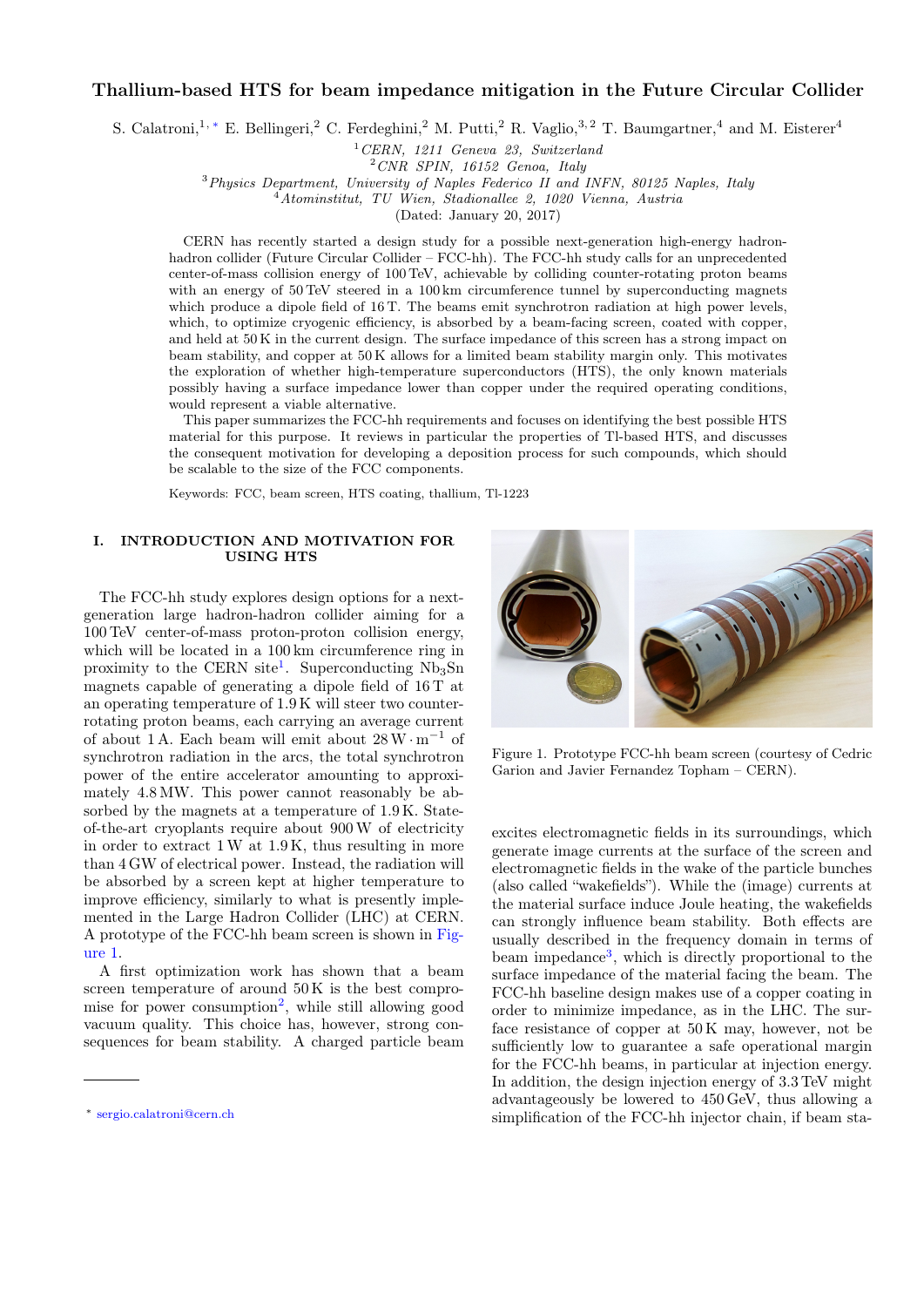bility could be guaranteed by the use of suitable materials.

The goal of this paper is to study the feasibility of using high-temperature superconductors (HTS) instead of copper in order to minimize the surface impedance<sup>[4](#page-5-3)</sup>. We first analyze the impedance requirement in the FCC, and the consequent material requirements of an HTS coating. We then focus on the specific choice of studying Tl-based HTS compounds, and review their main properties, analyzing the perspectives for this material and the motivation for developing a deposition process scalable to the size of the FCC components.

## II. MATERIAL REQUIREMENTS

In a cryogenic accelerator such as the FCC it is important to minimize the power dissipated in the vacuum chamber due to Joule effect dissipation of the image currents induced by the beam. The longitudinal coupling impedance is a convenient tool for evaluating the power loss. In the idealized case of a circular particle accelerator made of a cylindrical smooth vacuum chamber, it can be expressed in the simplest form  $as^5$  $as^5$ 

<span id="page-1-0"></span>
$$
Z_{\rm L} = \frac{2\pi R}{2\pi b} Z_{\rm s} \,, \tag{1}
$$

where  $R$  is the radius of the particle accelerator,  $b$  is the radius of the vacuum chamber, and  $Z_s$  is the surface impedance of the material of which the vacuum chamber is made, its unit being  $\Omega$ . Intuitively, [Equation 1](#page-1-0) is the integration of  $Z_s$  over the entire inner surface of the accelerator. The resistive power loss is then equal to

$$
P_{\rm loss} = M I_{\rm b}^2 \operatorname{Re}(Z_{\rm loss}),\tag{2}
$$

where  $M$  is the number of particle bunches in the accelerator,  $I<sub>b</sub>$  is the bunch current, and  $Z<sub>loss</sub>$  is the convolution of the longitudinal impedance  $Z_L$  with the beam power spectrum, whose envelope is illustrated in [Figure 2](#page-1-1) for the case of Gaussian bunches. Beneath this envelope lies a discrete line spectrum whose distribution depends on the accelerator revolution frequency, the time interval between bunches, and the details of their motion inside the accelerator<sup>[6](#page-5-5)</sup>.

The motion of particle bunches in an accelerator follows very complex dynamics. The accelerator size, its magnet optics, and the particle energy (often determined by a highly relativistic velocity  $v \approx c$ ) define a reference orbit and an angular frequency  $\omega_0$  for a hypothetical synchronous particle circulating along this reference orbit. In practice the particle bunches, within their motion around the accelerator, perform longitudinal oscillations along the virtual position of the synchronous particle (synchrotron oscillations). They also perform transverse oscillations with respect to the reference orbit, both in the horizontal and vertical planes (betatron oscillations). A large number of factors influence the stability of these



<span id="page-1-1"></span>Figure 2. Instantaneous current of bunches of  $10^{11}$  protons having a Gaussian longitudinal profile with  $\sigma = 8 \text{ cm}$  (a), and the corresponding power spectrum, which is its Fourier transform (b).

oscillations, and the effect of wakefields which are excited by the beam is of particular importance. The wakefields act back on the particle beam, and influence both its longitudinal and transverse dynamics. Their effect is also described in terms of the beam coupling impedance<sup>[5](#page-5-4)</sup>, defined as the complex ratio of the wakefield potential and the beam current. For longitudinal oscillations this leads to a definition of  $Z_L$  identical to [Equation 1.](#page-1-0) Although longitudinal instabilities can also occur<sup>[3](#page-5-2)</sup>, we focus here on transverse instabilities, which are expected to be one of the performance limitations in the current FCC-hh design.

The transverse coupling impedance can be expressed  $as^5$  $as^5$ 

<span id="page-1-2"></span>
$$
Z_{\rm T} = \frac{2\pi Rc}{\pi b^3 \omega} Z_{\rm s} \,, \tag{3}
$$

where c is the speed of light, and  $\omega$  is the wakefield frequency. (We should note that  $Z_s$  itself has an intrinsic dependence on  $\omega$ .) The transverse impedance  $Z_T$  is expressed in  $\Omega \cdot m^{-1}$ , since its effects are proportional to the local amplitude  $\beta$  of the beam betatron oscillations along the path in the accelerator, which can be approx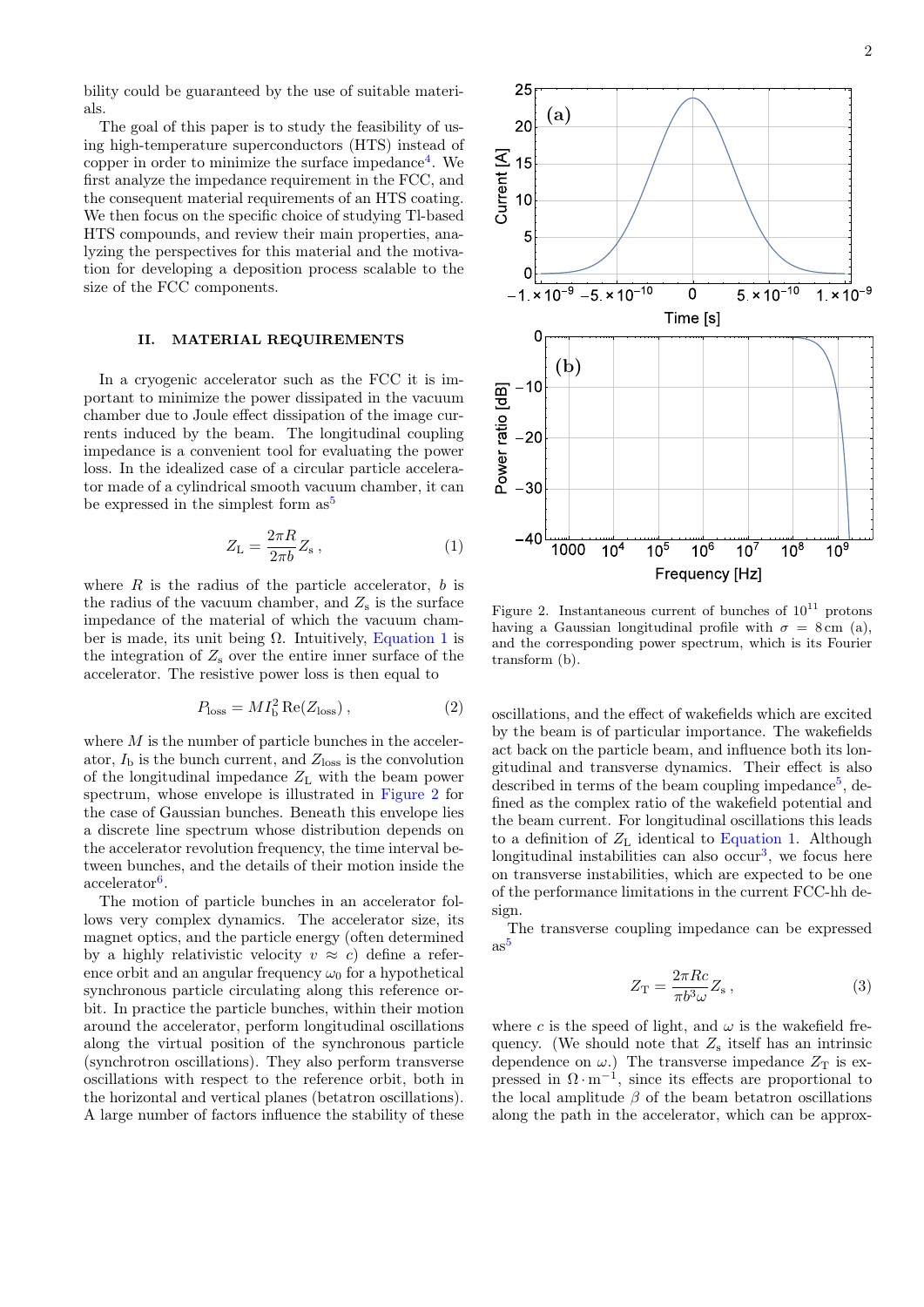imated for simplicity by the quantity  $\beta_{\text{av}}$ , which is an average around the ring.

The real part of the transverse impedance allows calculating the growth rate of coupled-bunch transverse instabilities, i.e. the exponential growth of the amplitude of the bunch transverse oscillation due to the wakefield created by preceding bunches. The exact formalism goes beyond the scope of this paper (see for example Ref. [7](#page-5-6) for a detailed discussion of the LHC case). We underline here that the so-called resistive wall transverse instability has a temporal growth rate  $\tau$ , which exhibits the dependence

<span id="page-2-2"></span>
$$
\frac{1}{\tau} \propto \frac{I_{\rm b} M \beta_{\rm av}}{EL} \operatorname{Re}(Z_{\rm T}^{\rm eff}),\tag{4}
$$

where  $L$  is the length of the particle bunches and  $E$ is the beam energy. In practice, the effective transverse impedance  $Z_{\rm T}^{\rm eff}$  is calculated for each transverse oscillation mode (azimuthal, radial, coupled bunch), by a convolution of  $Z_T$  over the appropriate beam mode spectrum. $8$  The lowest coupled bunch mode has in fact the spectrum shown in [Figure 2,](#page-1-1) while higher modes have higher frequencies and lower amplitudes. Single lines in the mode spectrum may dominate the behavior, in particular at low frequency because of the  $\omega^{-1}$  term in [Equa](#page-1-2)[tion 3.](#page-1-2) It has been estimated  $9$  that in the case of the FCC-hh the lowest frequency line at 2 kHz might drive a coupled bunch instability of the beam over a few tens of turns around the machine, at the injection energy of 3.3 TeV, if using a copper-plated beam screen. This is rather close to the limit of a hardware feedback and correction system.

On the other hand, high-frequency interactions of different oscillation modes within a single bunch, called transverse mode coupling instabilities, set a maximum limit to the bunch current. Provided some other resonant conditions are established, the intensity threshold can also be conveniently described in terms of  $Z_{\rm T}^{\rm eff}$  as

$$
I_{\rm b} \propto \frac{E}{\rm Im}(Z_{\rm T}^{\rm eff}) \ . \tag{5}
$$

It is apparent that in all cases it is most favorable to minimize the surface impedance of the material facing the particle beam. Reducing this quantity significantly below the value of copper necessarily implies the use of an HTS of appropriate choice.

The operating conditions of HTS in the proposed FCC-hh beam screen are, however, extremely challenging. As already mentioned, the beam screen of about  $30 \text{ mm}$  diameter<sup>[10](#page-5-9)</sup> would operate in a temperature window around 50 K, and the coatings would have to remain superconducting up to a field of 16 T. The 8 cm long bunches of  $\sim 10^{11}$  protons would induce peak currents of the order of 25 A in the HTS, as illustrated in [Figure 2.](#page-1-1) Assuming that this current is carried by the HTS within a layer whose thickness equals the skin depth, which is of the order of  $1 \mu m$  in the frequency range of interest, the critical current density  $J_c$  should be at least about  $2.5 \times 10^8$  A · m<sup>-2</sup> at 50 K and 16 T.

Based on literature reviews<sup>[11](#page-5-10)</sup>, it is safe to assume that the intrinsic surface resistance of HTS such as Y-123 or Tl-2212 is lower than that of copper at frequencies below 10 GHz. Nevertheless, a strong magnetic field such as in the FCC-hh will significantly increase the surface impedance of the HTS, thus limiting the advantages. The effect of an applied magnetic field  $B_0 > B_{c1}$  on the surface impedance can be described in terms of the oscillations of the rigid fluxon lattice driven by the RF currents, which lead to a dissipation of energy by viscous motion.<sup>[12](#page-5-11)</sup> For large applied magnetic fields  $B_0$ , i.e. of the same order as the upper critical field  $B_{c2}$ , the intrinsic surface impedance of the HTS can be neglected, and the surface impedance as a function of frequency  $\nu$  is dominated by its field-dependent component:<sup>[13](#page-5-12)</sup>

$$
Z_{\rm sf} \equiv Z_{\rm f} = Z_{\rm n} \sqrt{\frac{B_0}{B_{\rm c2}}} \qquad \qquad \text{for } \nu \gg \nu_0
$$

$$
R_{\rm sf} \equiv R_{\rm f} = \frac{R_{\rm n}}{\sqrt{2}} \sqrt{\frac{B_0}{B_{\rm c2}}} \left(\frac{\nu}{\nu_0}\right)^{3/2}, \qquad (6)
$$

<span id="page-2-1"></span>
$$
X_{\rm sf} \equiv X_{\rm f} = R_{\rm n} \sqrt{2} \sqrt{\frac{B_0}{B_{\rm c2}}} \left(\frac{\nu}{\nu_0}\right)^{1/2} \quad \text{for } \nu \ll \nu_0
$$

The above equations make use of the usual notation The above equations make use of the usual notation<br> $Z_s = R_s + iX_s$ , where  $R_n = \sqrt{\mu_0 \rho_n \pi \nu}$  is the normal-state surface resistance of the HTS. The so-called depinning frequency  $\nu_0$  is given by  $13$ 

<span id="page-2-0"></span>
$$
\nu_0(B_0) = \frac{\rho_{\rm n} \sqrt{B_0} J_{\rm c}(B_0)}{\sqrt{\Phi_0} B_{\rm c2}} , \qquad (7)
$$

where  $\rho_n$  is the normal-state resistivity of the HTS,  $J_c(B_0)$  is its critical current density as a function of the applied field  $B_0$ , and  $\Phi_0$  is the flux quantum. It is commonly reported in literature that the depinning frequency of HTS films is significantly above  $1 \text{ GHz}^{11}$  $1 \text{ GHz}^{11}$  $1 \text{ GHz}^{11}$  in absence of an applied magnetic field, while the effect of strong mag-netic fields on it is experimentally less documented.<sup>[14](#page-5-13)[,15](#page-5-14)</sup> [Equation 7](#page-2-0) demonstrates, however, that the depinning frequency can in principle be calculated based solely on DC transport measurements. The surface impedance can then be evaluated using the simplified equations [\(6\)](#page-2-1) or, for a frequency regime overlapping with the depinning frequency, using the full model described in Ref. [13.](#page-5-12)

Based on the best available literature results for Tl-1223, we can assume a normal-state resistivity  $\rho_n$  =  $40 \,\mu\Omega \cdot \text{cm}$ , and an upper critical field  $B_{c2}$  at  $50 \,\text{K}$  of  $70 \,\text{T}$  $(H \parallel c$ , conservative estimate). In addition, we shall assume a range for the critical current density from  $10^8$ to  $10^9 \text{ A} \cdot \text{m}^{-2}$  in order to evaluate the surface resistance at the FCC injection field of 1.06 T, which according to [Equation 4](#page-2-2) should correspond to the most unstable condition, and at the nominal field of 16 T. The depinning frequency ranges from 12 MHz up to 480 MHz, depending on applied field and critical current density, and we thus make use of the full formulas<sup>[13](#page-5-12)</sup> to evaluate the surface resistance over the entire frequency spectrum of interest,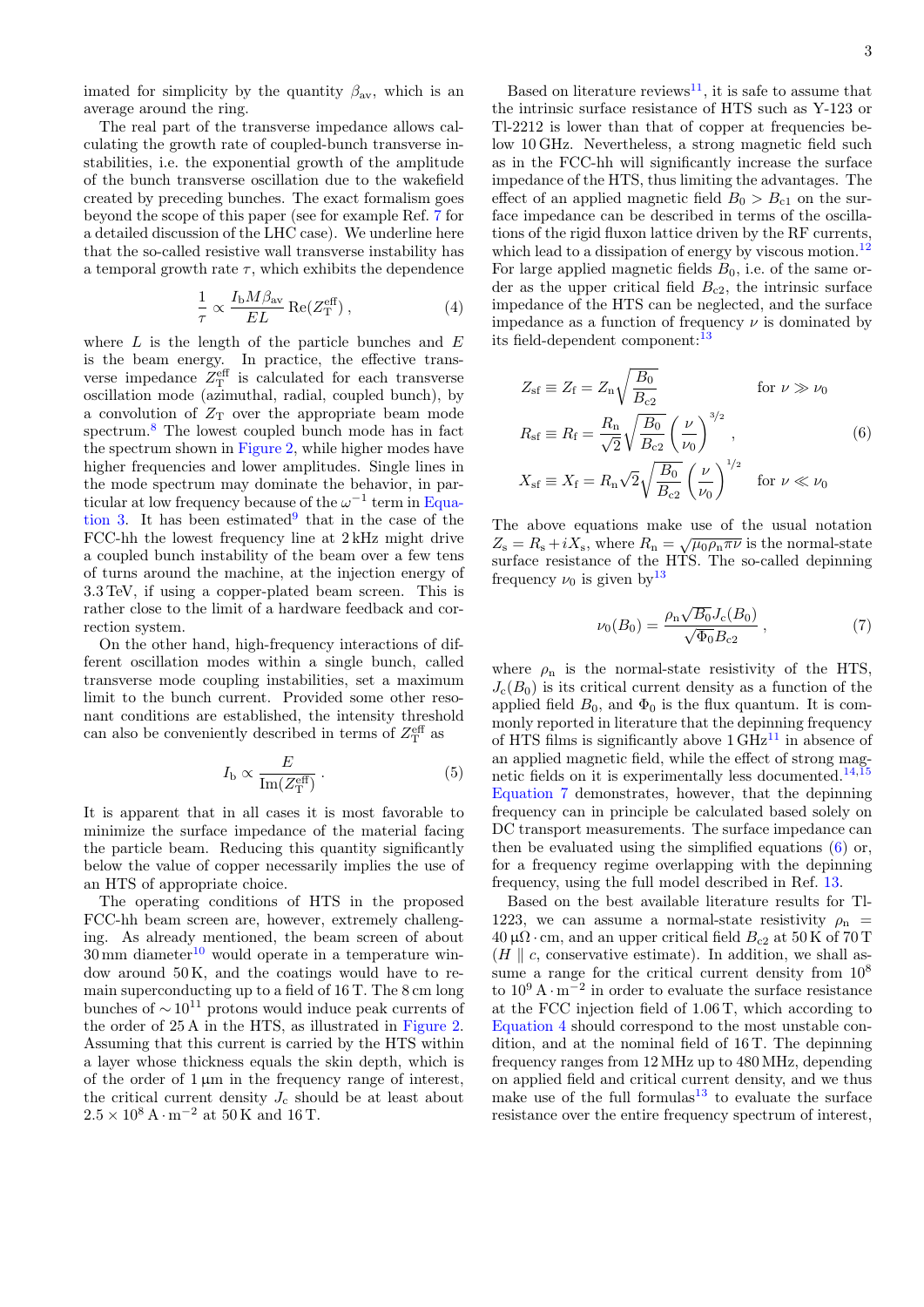

<span id="page-3-0"></span>Figure 3. Predicted surface resistance at 50 K of Tl-1223 (gray band) compared to Cu (orange) at 1.06 T (a), and at 16 T (b). The band corresponds to the range of critical currents mentioned in the text.

noticing that the equations  $(6)$  give undistinguishable results for  $\nu < \nu_0$ . The results are shown and compared to copper in [Figure 3.](#page-3-0) At low frequencies, where the most unstable modes are predicted for a copper beam screen, a substantial gain of several orders of magnitude is clearly apparent. It is important to note the  $\nu^2$  and  $\nu^{1/2}$  behavior of the surface resistance of HTS for frequencies below and above  $\nu_0$  respectively, compared to the  $\nu^{1/2}$  behavior of copper for all frequencies. In the usual paradigm of accelerator design, the real part of the transverse impedance  $Z_{\rm T}$  (see [Equation 3\)](#page-1-2) for normal conductors has a  $\nu^{-1/2}$  dependence, which gives a stronger weight to low-frequency lines in the mode spectrum, as mentioned earlier. In the case of an HTS-coated beam screen the weighting will be different, thus requiring a re-evaluation of instabilities that goes beyond the scope of this paper.

The ratio of the surface resistances of Tl-1223 and Cu provides further information on the possible advantages of HTS, since it represents directly the ratio of transverse impedances (see [Equation 3\)](#page-1-2). This is reported in [Figure 4,](#page-3-1) which shows a clear advantage of several orders of magnitude of HTS at low frequencies, with a cross-over frequency above 10 MHz.



<span id="page-3-1"></span>Figure 4. Ratio of expected surface resistances of Tl-1223 and Cu at 1.06 T (gray band), and at 16 T (green band). The bands correspond to the range of critical currents mentioned in the text.

#### III. CHOICE OF MATERIAL

Based on the above considerations, the requirements (with a reasonable safety margin) on HTS films for the FCC beam screen determined by the currents induced by wakefields and by the behavior of the surface impedance can be summarized as follows:

- Upper critical field larger than approx. 70 T at 50 K
- Critical current density larger than  $2.5 \times 10^8$  A · m<sup>-2</sup> at 50 K and 16 T

A film with such properties has to be deposited with a thickness of about  $1 \mu m$  on a copper substrate, or an equivalent low-resistivity metal substrate such as silver, by a technique scalable to a long tubular substrate geometry.

Unfortunately, an HTS satisfying these requirements is presently not available. The two most evolved HTS, RE-123 compounds such as YBCO, and Bi-based compounds, suffer from limitations which render them useless for the FCC beam screen. The RE-123-based conductors, which can reach the requirements on  $J_c$  and  $B_{c2}$ , have the huge disadvantage of a quasi-single crystal, twodimensional structure in which the supercurrents have little freedom of percolation, which leads to an extreme degradation of  $J_c$  at all but very small grain misalignments. Such misalignments must be counteracted by very complex biaxial texturing processes which cannot be ob-tained on a simple metallic substrate.<sup>[16](#page-5-15)</sup> Bi-based conductors, on the other hand, only require a uniaxial texture which can easily be obtained by thermo-mechanical treatments of the substrate. They are, however, intrinsically limited by their huge anisotropies which make flux pinning ineffective at high temperatures, thus limiting their applicability at high fields to temperatures below  $\sim 20 \text{ K}$ .

We have reason to believe that Tl-based HTS, in particular Tl-1223, offer an alternative to RE-123 and Bibased compounds, which is suitable for the FCC beam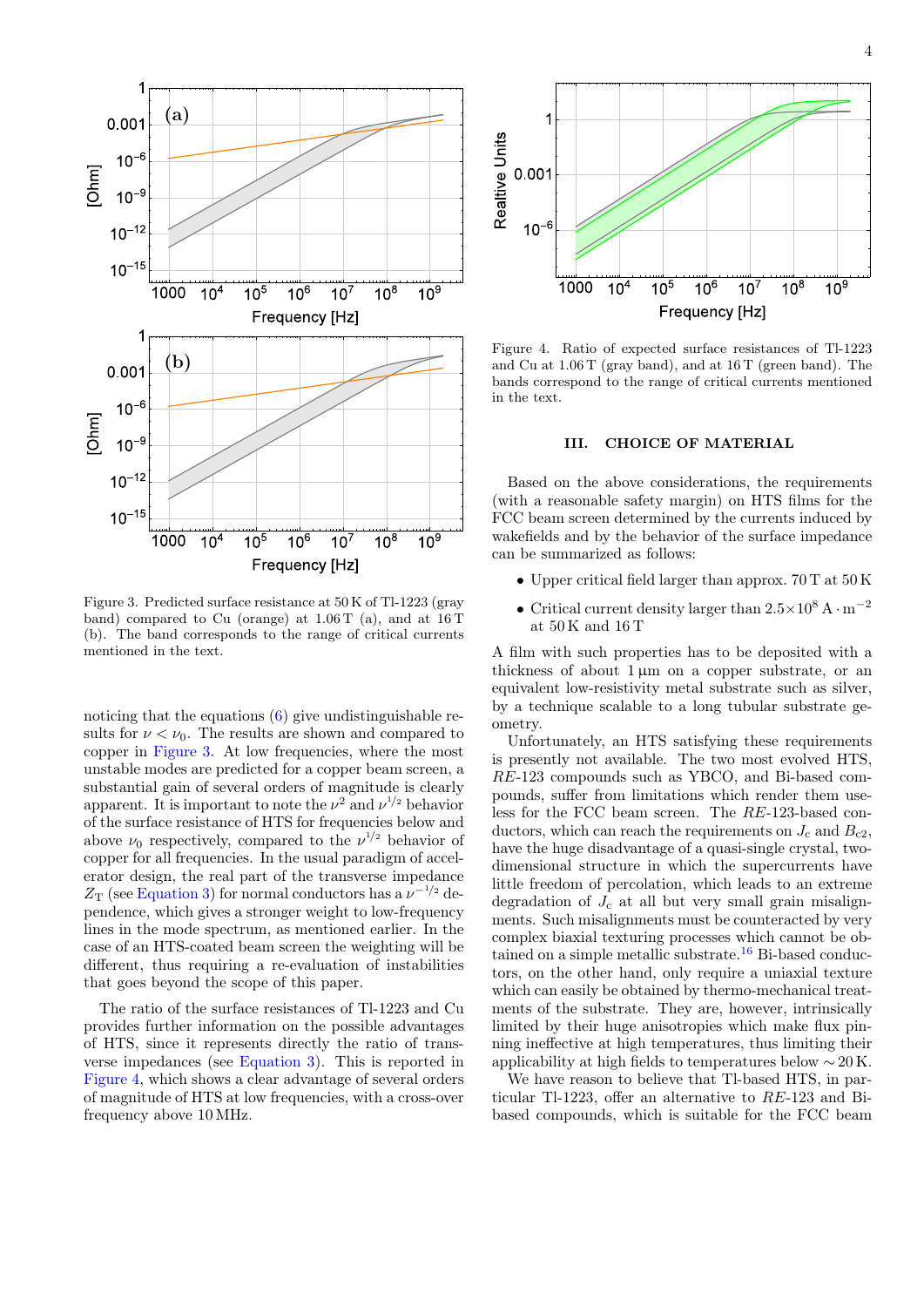<span id="page-4-0"></span>Table I. Comparison of the relevant properties of different  $HTS$  materials (typical values).<sup>[17](#page-5-16)</sup>

| Material                        | $T_{\rm c}$  |                       | $B_{irr}(77\,\mathrm{K})\quad \gamma$ Substrate req. |
|---------------------------------|--------------|-----------------------|------------------------------------------------------|
| $Y-123$                         | $\sim$ 90 K  | $\sim 7$ T            | $5-7$ Needs high-quality<br>biaxial texture          |
| Bi-2212 $\sim$ 90 K             |              | $< 0.1$ T             | $>$ 20 $\frac{Does}{ophisticated}$ texture           |
| Bi-2223 $\sim$ 110 K<br>TI-1223 | $\sim$ 125 K | $< 1$ T<br>$\sim 6$ T | $\sim$ 8 Similar to Bi-2212                          |

screen. A comparison of the critical temperatures  $T_c$ , the irreversibility fields  $B_{irr}$ , the anisotropies  $\gamma$ , and the substrate requirements of the named materials is presented in [Table I.](#page-4-0)

Thallium-based compounds are not a novelty – in fact they were subject to large European study projects about 20 years ago, in view of their potential application for manufacturing high-current wires and tapes<sup>[18](#page-5-17)</sup>. These projects, mainly working with powder-based preparation techniques, showed that Tl-based superconductors suffer, as YBCO does, from weak-link problems, if an insufficient texture is imposed on the material. They achieved  $J_c$  values of the order of  $10^9 \text{ A} \cdot \text{m}^{-2}$  at  $77 \text{ K}$ in self-field, but the application of small magnetic fields  $(\sim 0.1 \text{ T})$  reduced the critical current by about two orders of magnitude due to the presence of high-angle grain boundaries.[19](#page-5-18) Large efforts were made to manufacture a conductor from a (partially) melted state or by growing the superconducting phase on a textured substrate. Both routes were abandoned due to technological difficulties, i.e. the temperature required for a liquid phase was above the melting point of the sheath material, and the deposition on IBAD or RABiTS templates did not produce results which could compete with Y-123. Several efforts mimicking the Powder-In-Tube (PIT) process, which can successfully be applied to Bi-based superconductors, were carried out in the hope of realizing a suitable texture, but only modest results were obtained. In view of the toxicity of thallium, HTS research efforts based on coatings, mainly using vapor techniques, were henceforth focused on YBCO, eventually bringing about the so-called 2nd generation HTS conductors.

In our opinion it is time for a renaissance of the research on Tl-based compounds, because they may have the potential to combine the strengths of Y-123 and Bi-2212. They are crystallographically similar to the Bibased HTS, and are known to have the tendency to establish a uniaxial texture when grown on untextured silver.<sup>[20](#page-5-19)[,21](#page-5-20)</sup> This fact fuels our hopes that Tl-based HTS coatings can successfully be grown on a concave metal surface. They exhibit a low anisotropy, resulting in flux pinning properties akin to those of Y-123, and their high  $T_c$  values ( $\sim$  125 K for Tl-1223, depending on stoichiometry and doping) are certainly advantageous under operating conditions such as those of the FCC beam screen.

Moreover, it is known that the Tl-compounds can be overdoped easily<sup>[22](#page-5-21)</sup>, which provides a good strategy for further increasing the inter-granular  $J_c$ .<sup>[23](#page-5-22)[,24](#page-5-23)</sup> In the case of Tl-1223 the  $T_c$  reduction resulting from overdoping would be much less significant than it is in the Bi- and  $RE$ -based compounds due to the very high  $T_c$  of this material.

Since previous research efforts were unsuccessful in producing Tl-based HTS with a reasonable  $J_c(B)$  dependence, we will obviously have to explore new manufacturing techniques. While in the case of Bi-2212 the local texture is achieved by growth starting from a melt, the nucleation of Tl-based HTS is also possible using almost amorphous precursors on textured or even untextured silver. Different paths are conceivable for the preparation of such precursors, which will probably involve freeze drying and/or mechanical alloying (high-energy ball milling). The freeze drying process is based on the sublimation of a solvent from a solid phase, thus avoiding the liquid phase formation. The required raw materials can easily be dissolved in a proper solvent, giving a homogeneous chemical solution. This liquid phase is then transformed to a solid phase by cryogenic freezing (using liquid nitrogen), which allows the production of nano-particles. The solid phase is lyophilized in order to remove the solvent, and the product is reacted to produce the desired final compound.

The thus obtained highly reactive precursors can be transformed to an ink, which can be deposited on the metal substrate by various techniques.[25](#page-5-24) An alternative route is the electrochemical deposition of the required el-ements directly on the substrate.<sup>[26](#page-5-25)</sup> Both synthesis routes require a thermal treatment to produce the final HTS compound. We will start by growing thin films of Tl-1223 on (untextured) silver substrates to identify the best precursors and growth conditions for a high degree of texture by interface growth. Silver is the established choice for the substrate material, since it is chemically compatible with cuprates and allows oxygen diffusion. Other less expensive metallic substrates will also be investigated. Given the fact that a synthesis route of the Tl-compounds without the need for a controlled oxygen atmosphere or a final oxygen treatment has been demonstrated, this appears to be a realistic option.[15](#page-5-14) Cheaper sheath materials are certainly desirable in view of cost reduction both for the production of the beam screen and for potential applications unrelated to the FCC.

Given the crystallographic similarity between Tl-1223 and Bi-2212 an additional profit may originate from this project. It is noteworthy that high-performance Bi-2212 round wires without the need for artificially imposing a strong texture on the superconductor have recently been developed.[27](#page-5-26) Although grain boundary angles as high as 15◦ are common in these wires, they appear to impose no serious limitation on the macroscopic  $J_c$ , which reached a value of  $2.5 \times 10^9$  A · m<sup>-2</sup> at  $4.2$  K and  $20$  T.<sup>[28](#page-6-0)</sup> It is certainly worthwhile to investigate whether this is also possible with Tl-based HTS.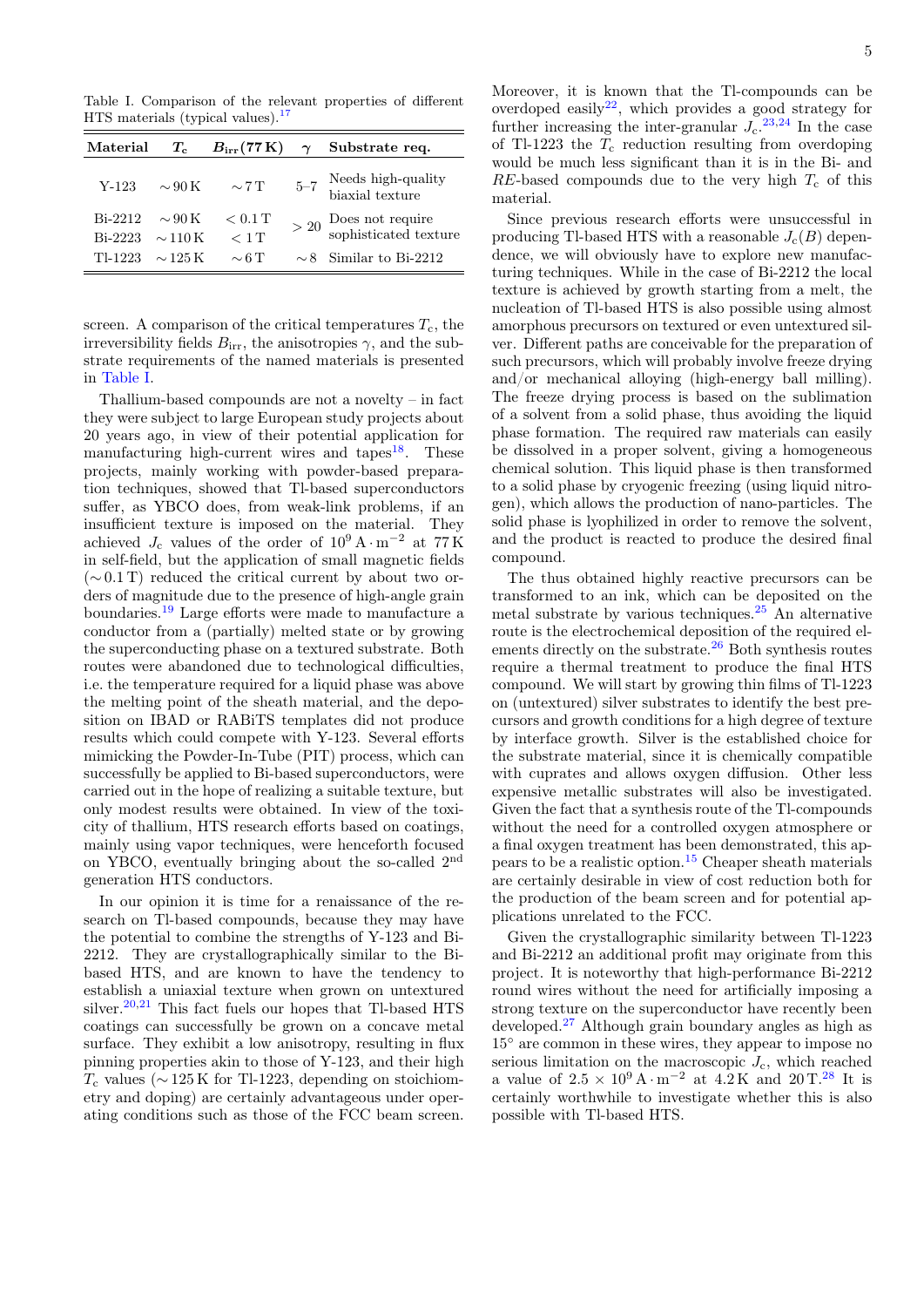### IV. CONCLUSIONS

In this article we presented a concept which has the potential to significantly improve the beam stability and possibly lower the required injection energy of the Future Circular Collider: beam impedance mitigation by a superconducting beam screen. Given the requirements and operating conditions, coating the inner surface of the beam screen with a high-temperature superconductor is the only way to obtain a surface impedance lower than that of copper in the frequency range of interest. We have to note here that using a superconducting coating raises the issue of how the supercurrents affect the dipole field which guides the beam. We assume that any perturbations stemming from the coating are sufficiently small.

Given the shortcomings of the established HTS, i.e. the high demands on substrate texture of YBCO, and the performance limiting anisotropy of BiSCCO, we believe that the thallium-based compound Tl-1223 is the best option for this task. Research on Tl-based HTS was conducted several years ago with unsatisfactory re-

- <span id="page-5-0"></span><sup>1</sup> D. Schulte, "Hadron collider parameters," CERN Internal Report 1342402 v.1.0 | FCC-ACC-SPC-0001 v.1.0" (2014).
- <span id="page-5-1"></span><sup>2</sup> L. J. Tavian, "Cryogenics," Future Circular Collider Study Kickoff Meeting, February 12–15, 2014, University of Geneva, Switzerland. URL: [http://indico](http://indico.cern.ch/event/282344/contributions/1630775/).cern.ch/ [event/282344/contributions/1630775/](http://indico.cern.ch/event/282344/contributions/1630775/).
- <span id="page-5-2"></span><sup>3</sup> A. W. Chao, Physics of Collective Beam Instabilities in High Energy Accelerators (Wiley-VCH, 1993) ISBN: 978- 0471551843.
- <span id="page-5-3"></span><sup>4</sup> Following a suggestion by Prof. Lucio Rossi, CERN.
- <span id="page-5-4"></span><sup>5</sup> F. Sacherer, in Proceedings of the First Course of the International School of Particle Accelerators (1976) p. 198, CERN Internal Report 77-13.
- <span id="page-5-5"></span><sup>6</sup> E. Métral, in Proceedings of the International Beam Instrumentation Conference (2013) p. 929, Oxford, UK. URL: [http://accelconf](http://accelconf.web.cern.ch/AccelConf/IBIC2013/papers/thbl1.pdf).web.cern.ch/AccelConf/ [IBIC2013/papers/thbl1](http://accelconf.web.cern.ch/AccelConf/IBIC2013/papers/thbl1.pdf).pdf.
- <span id="page-5-6"></span> $^7$  F. Ruggiero, Part. Accel. 50, 83 (1995).
- <span id="page-5-7"></span> $8$  E. Métral, in Proceedings of the High Energy and High Intensity Hadron Beams (2004) CERN Report. URL: [http://care-hhh](http://care-hhh.web.cern.ch/care-hhh/HHH-2004/Proceedings/Session%206/OverviewOfCoherentInstabilitiesForHHH04-EliasMetral_new3.pdf).web.cern.ch/ [care-hhh/HHH-2004/Proceedings/Session%206/](http://care-hhh.web.cern.ch/care-hhh/HHH-2004/Proceedings/Session%206/OverviewOfCoherentInstabilitiesForHHH04-EliasMetral_new3.pdf) [OverviewOfCoherentInstabilitiesForHHH04-](http://care-hhh.web.cern.ch/care-hhh/HHH-2004/Proceedings/Session%206/OverviewOfCoherentInstabilitiesForHHH04-EliasMetral_new3.pdf) [EliasMetral\\_new3](http://care-hhh.web.cern.ch/care-hhh/HHH-2004/Proceedings/Session%206/OverviewOfCoherentInstabilitiesForHHH04-EliasMetral_new3.pdf).pdf.
- <span id="page-5-8"></span><sup>9</sup> O. Boine-Frankenheim, "FCC-hh impedances," FCC Week 2016, April 11–15, 2016, Rome, Italy. URL: http://indico.cern.[ch/event/438866/contributions/](http://indico.cern.ch/event/438866/contributions/1085013/) [1085013/](http://indico.cern.ch/event/438866/contributions/1085013/).
- <span id="page-5-9"></span><sup>10</sup> F. Peréz, "Design, prototyping and tests of the FCC vacuum beam screen," FCC Week 2016, April 11–15, 2016, Rome, Italy. URL: [http://indico](http://indico.cern.ch/event/438866/contributions/1085179/).cern.ch/event/ [438866/contributions/1085179/](http://indico.cern.ch/event/438866/contributions/1085179/).
- <span id="page-5-10"></span> $^{11}$  M. Hein,  $\it High-Temperature-Superconductor$  Thin Films at Microwave Frequencies (Springer, 1999) ISBN: 978- 3642084959.
- <span id="page-5-11"></span> $12$  J. I. Gittleman and B. Rosenblum, J. Appl. Phys. **39**, 2617

sults in terms of the critical current density in applied magnetic fields, but we believe that this HTS family was abandoned prematurely. Tl-1223 has a high potential for combining good flux pinning properties (comparable to Y-123) with an undemanding nature in terms of substrate texture (similar to Bi-2212). Within a collaboration between CERN, CNR-SPIN, and TU Wien we will devote our efforts to the exploration of advanced synthesis routes for HTS based on thallium, guided by feedback from a comprehensive characterization of structural and superconducting properties. If successful, this project may be the herald of a renaissance of Tl-based HTS.

### ACKNOWLEDGMENTS

The authors would like to acknowledge Elias Métral (CERN) for many useful discussions on beam impedance, and Benoît Salvant (CERN) for several comments on the manuscript.

(1968).

- <span id="page-5-12"></span><sup>13</sup> S. Calatroni and R. Vaglio, submitted for publication to IEEE Trans. Appl. Supercond.
- <span id="page-5-13"></span><sup>14</sup> T. Honma, S. Sato, K. Sato, M. Watanabe, A. Saito, K. Koike, H. Kato, and S. Ohshima, Physica C 484, 46 (2013).
- <span id="page-5-14"></span><sup>15</sup> J. Krupka, J. Judek, C. Jastrzębski, T. Ciuk, J. Wosik, and M. Zdrojek, Appl. Phys. Lett. 104, 102603 (2014).
- <span id="page-5-15"></span><sup>16</sup> H. Hilgenkamp and J. Mannhart, Rev. Mod. Phys. **74**, 485 (2002).
- <span id="page-5-16"></span> $17$  Since there is a large variance among the published data, the specified values are based on the experience of the authors.
- <span id="page-5-17"></span><sup>18</sup> "Superconducting Tl-1223 conductors: development for applications in liquid nitrogen," Project BRE20531 funded under FP3-BRITE/EURAM 2. URL: [http://](http://cordis.europa.eu/project/rcn/22476_en.html) cordis.europa.[eu/project/rcn/22476\\_en](http://cordis.europa.eu/project/rcn/22476_en.html).html.
- <span id="page-5-18"></span><sup>19</sup> E. Bellingeri, R. E. Gladyshevskii, F. Marti, M. Dhallé, and R. Flükiger, Supercond. Sci. Technol. 11, 810 (1998).
- <span id="page-5-19"></span> $20$  E. Bellingeri, R. E. Gladyshevskii, F. Marti, and R. Flükiger, IEEE Trans. Appl. Supercond. 9, 1783 (1999).
- <span id="page-5-20"></span><sup>21</sup> W. M. Woch, R. Zalecki, A. Kołodziejczyk, C. Deinhofer, and G. Gritzner, J. Alloy. Compd. 442, 209 (2007).
- <span id="page-5-21"></span> $^{22}$  H. Sudra and G. Gritzner, Physica C 443, 57 (2006).
- <span id="page-5-22"></span><sup>23</sup> G. Hammerl, A. Schmehl, R. R. Schulz, B. Goetz, H. Bielefeldt, C. W. Schneider, H. Hilgenkamp, and J. Mannhart, Nature 407, 162 (2000).
- <span id="page-5-23"></span><sup>24</sup> T. Shen, J. Jiang, A. Yamamoto, U. P. Trociewitz, J. Schwartz, E. E. Hellstrom, and D. C. Larbalestier, Appl. Phys. Lett. 95, 152516 (2009).
- <span id="page-5-24"></span> $^{25}\,$  C. Deinhofer and G. Gritzner, Supercond. Sci. Technol.  $\bf 17,$ 1196 (2004).
- <span id="page-5-25"></span><sup>26</sup> D. Y. Jeong, Y. H. Kim, P. M. Shirage, S. Y. Kim, S. Horiuchi, and J. H. Lee, Supercond. Sci. Technol. 20, 1239 (2007).
- <span id="page-5-26"></span><sup>27</sup> D. C. Larbalestier, J. Jiang, U. P. Trociewitz, F. Kametani,